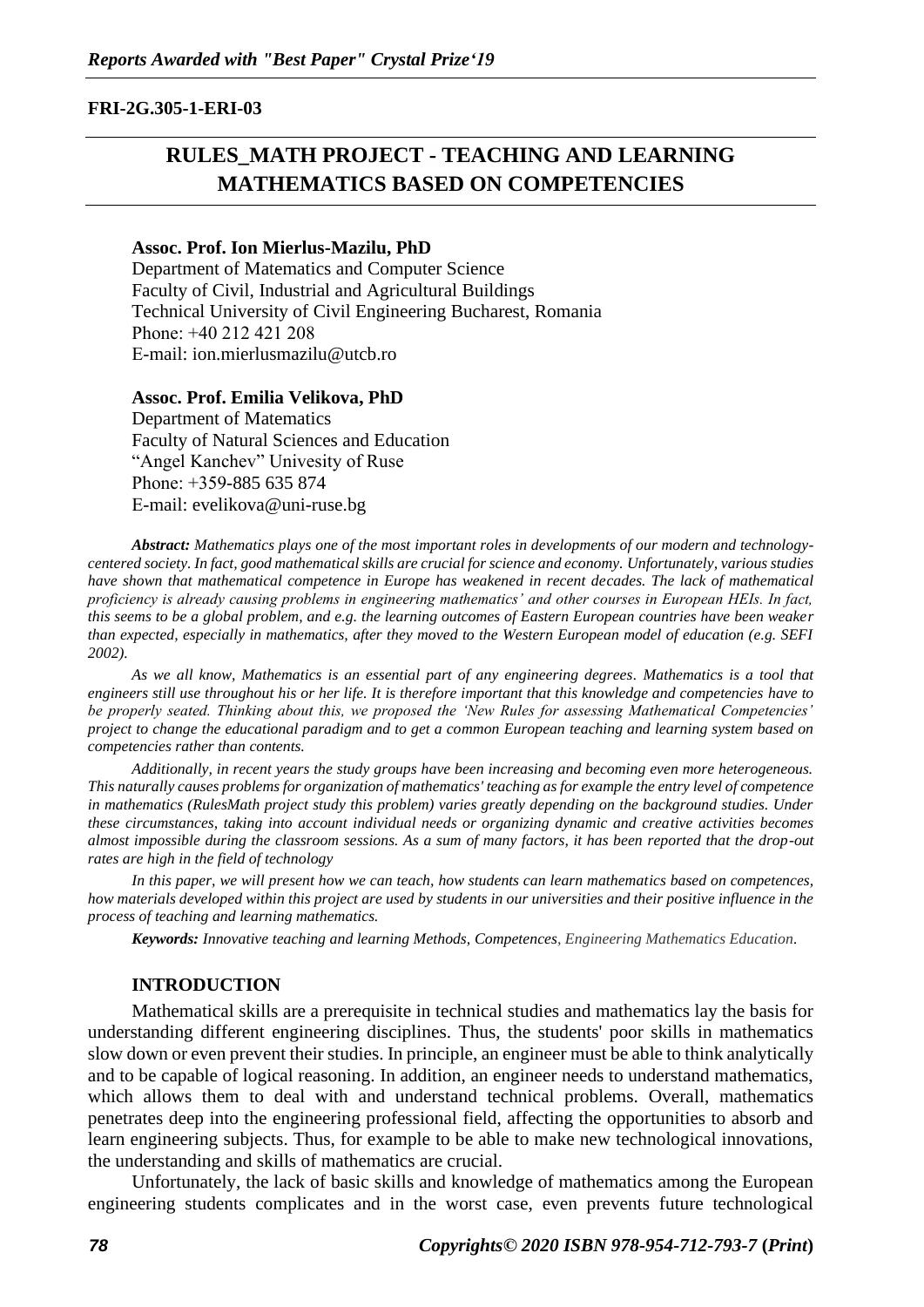development in Europe. In order to maintain the competitiveness of Europe, the basic level of mathematical proficiency needs urgently to be increased on a large scale. Based on above described situation, the proposed project aims to improve the mathematical proficiency of European engineering students by developing methods and best practices to learn, teach and assess mathematics effectively. Since the objectives of the project are international, the best results can be achieved with transnational co-operation. Based on the results of a survey collected in our universites, students expect more digital learning possibilities and utilizations of ubiquitous technology in mathematics' studies. This is very natural as the whole of society is changing. Big data, open data, cloud services, digitalization, IoT etc. affect society and social activities on a large scale. As working life is constantly changing, its expectations and requirements have become more diverse. The 21st century skills, such as collective thinking, collaboration, creativity and shared problem solving skills are key components in modern working life and therefore the university teaching and learning should also train these skills.

### **TRENDS IN HIGHER EDUCATION**

Chris Parr in his article "6 trends that will accelerate the adoption of technology in higher education" (Parr, 2014) takes a look at the six "key trends" picked out in the NMC Horizon Report: 2014 Higher Education Edition that are accelerating the adoption of technology in higher education. The report, aims to examine emerging technologies for their potential impact on and use in teaching and learning within higher education settings. It is divided by three trends' categories due to the temporal significance (Johnson, L., Adams Becker, S., Estrada, V., Freeman, A., 2014):

- fast trend driving changes in higher education over the next one to two years;
- mid-range trend driving changes in higher education within three to five years;
- long-range trend driving changes in higher education in five or more years.

# *FAST TREND*

"The top 25 social media platforms worldwide share 6.3 billion accounts among them," the Horizon report says. "Educators, students, alumni, and the general public routinely use social media to share news about scientific and other developments.

The impact of these changes in scholarly communication and on the credibility of information remains to be seen, but it is clear that social media has found significant traction in almost every education sector."

For educational institutions, social media enable "two way dialogues between students, prospective students, educators, and the institution that are less formal than with other media", it continues, adding that educators are using them "as professional communities of practice, as learning communities, and as a platform to share interesting stories about topics students are studying in class".

According to Horizon Report 2014 Higher Education Edition, "education paradigms are shifting to include more online learning, blended and hybrid learning, and collaborative models".

Institutions that "embrace face-to-face, online and hybrid learning models" have the potential to engage with students who "already spend much of their free time on the internet", learning and exchanging new information.

"An increasing number of universities are incorporating online environments into courses of all kinds, which is making the content more dynamic, flexible, and accessible to a larger number of students," the report says.

"To encourage collaboration and reinforce real world skills, universities are experimenting with policies that allow for more freedom in interactions between students when working on projects and assessments."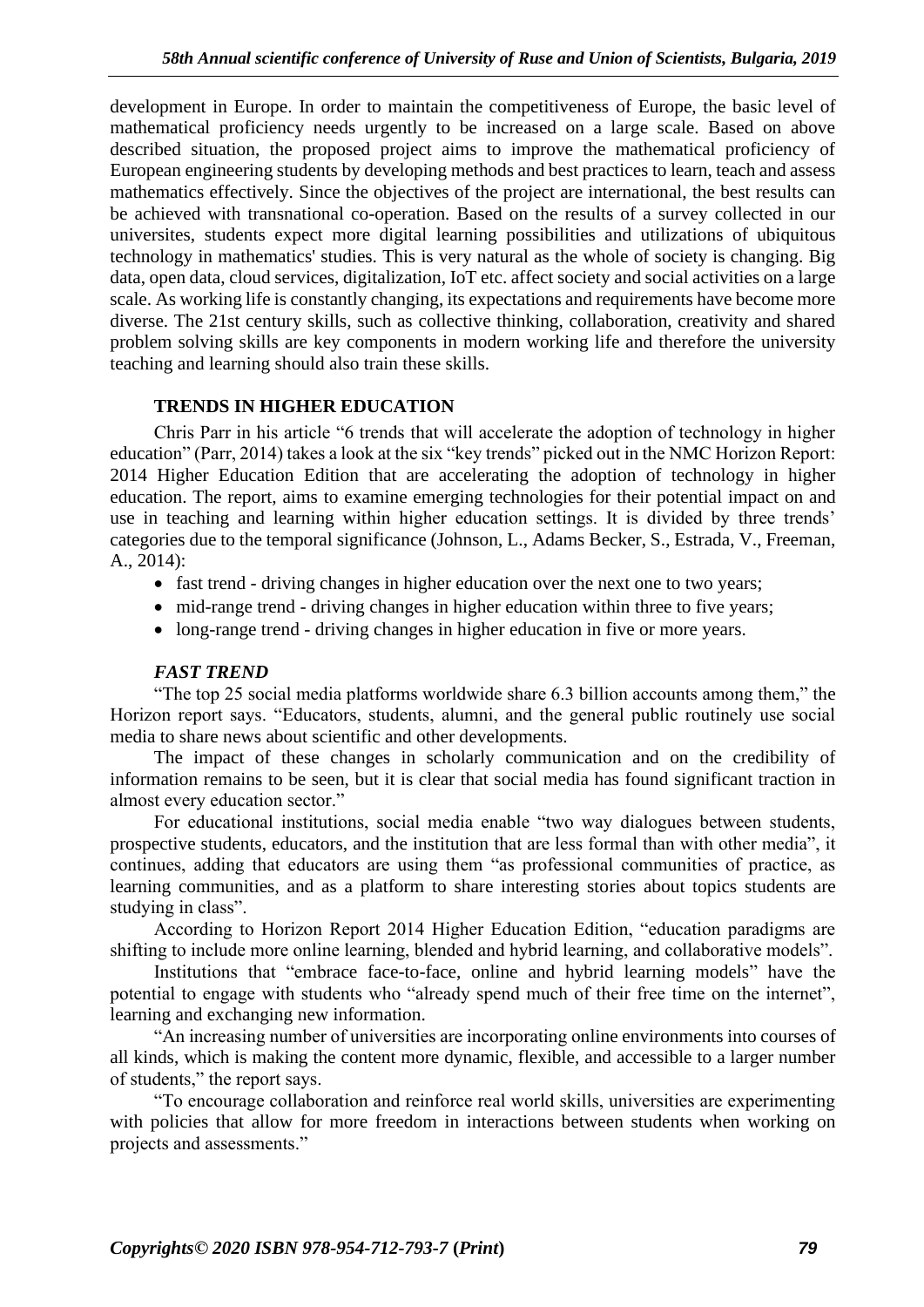### *MID-RANGE TREND*

"There is a growing interest in using new sources of data for personalizing the learning experience and for performance measurement," the Horizon report says. "As learners participate in online activities, they leave an increasingly clear trail of analytics data that can be mined for insights."

The report concludes that although students and educators are generating more and more data, especially in online environments, "higher education in general has yet to fully embrace these sorts of processes".

"There is a growing interest in developing tools and algorithms for revealing patterns inherent in those data and then applying them to the improvement of instructional systems," it says.

Pedagogical practice on university campuses all over the world is shifting, as students learn "by making and creating rather than from the simple consumption of content", Horizon Report: 2014 Higher Education Edition says.

"University departments in areas that have not traditionally had lab or hands-on components are shifting to incorporate hands-on learning experiences as an integral part of the curriculum. Courses and degree plans across all disciplines at institutions are in the process of changing to reflect the importance of media creation, design, and entrepreneurship."

New funding mechanisms have "put university students more in control of the development of their research than ever before", the report continues.

"Through the crowdfunding websites like Kickstarter or Indiegogo, student-led projects that might have stalled at the concept or model stage can now be brought to fruition. A student at Cornell University, for example, is using Kickstarter to develop Kicksat (Manchester, 2011), a project intended to launch a small spacecraft into low earth orbit." In another example, at Dartmouth College, researchers are exploring how student-generated video can be used to "further learning and evaluate a student's academic performance through the collection of various assignments housed on the Media Projects page (Simon, 2013) of the college's website".

### *LONG-RANGE TREND*

According to the Horizon report, there is "a growing consensus among many higher education thought leaders".

Such models "use technology as a catalyst for promoting a culture of innovation in a more widespread, cost-effective manner", and pilots that are being developed for higher education institutions include the improvements of organizational structures to "more effectively nurture entrepreneurship among both students and faculty"

There has been a shift in the perception of online learning to the point where it is seen as a viable alternative to some forms of face-to-face learning", the Horizon Report says. "The value that online learning offers is now well understood, with flexibility, ease of access, and the integration of sophisticated multimedia and technologies chief among the list of appeals."

Developments in learning analytics and "a combination of cutting-edge asynchronous and synchronous tools" will continue to advance the state of online learning and keep it compelling, it continues, "though many of these are still the subjects of experiments and research by online learning providers and higher education institutions".

According to the 56-strong panel of experts that were consulted for the report, the advent of voice and video tools is "not only increasing the number of interactive activities between online instructors and students, but also greatly improving their quality", while audio tools "such as VoiceThread and SoundCloud, along with video creation tools such as iMovie and Dropcam, enable faculty to capture important human gestures, including voice, eye contact, and body language, which all foster an unspoken connection with learners."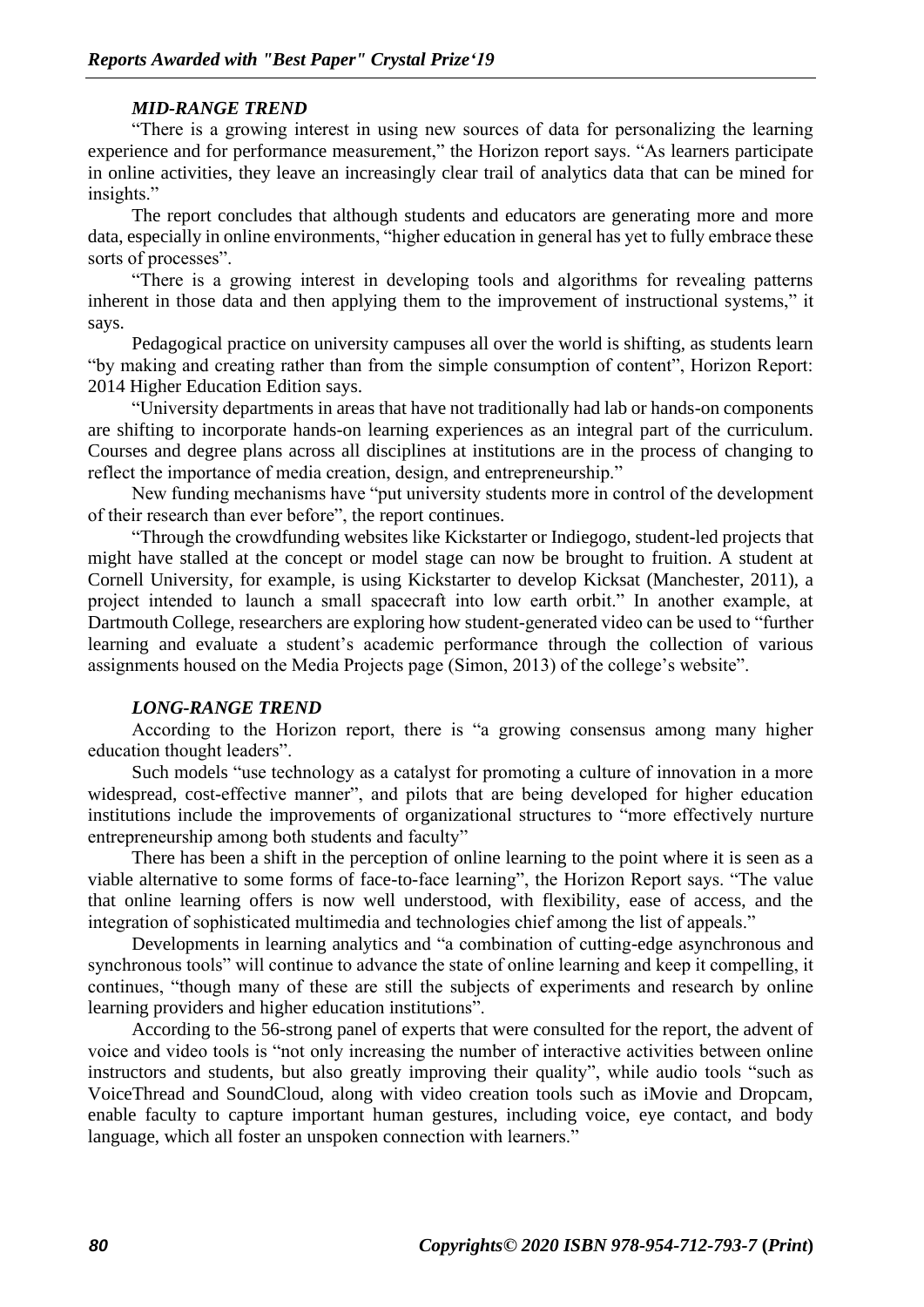### **INNOVATIVE METHODS AND TECHNIQUES**

The main objective of the RULES\_MATH project is to develop assessment standards for a competencies-based teaching-learning system for mathematics in engineering education.

The aims of the project can be summarize as follows:

(1) To develop a collaborative, comprehensive and accessible competencies-based assessment model for mathematics in engineering context.

(2) To elaborate and collect the resources and materials needed to devise competenciesbased assessment courses.

(3) To disseminate the model to European HEIs through the partner networks and also promote the dissemination all over Europe.

The institutions involved in RULES\_MATH project have long experience in innovation and they have adapted their degrees to the Bologna Accord. Concerning the target groups to be addressed:

(1) The primary target group of the RULES\_MATH project is the pool of mathematical university teachers, trainers, lecturers, and researchers from engineering undergraduate degrees, master degrees, or PhD level (including staff from project partners) who are interested in changing their teaching system in the mathematical teaching/learning field. Including who would like to enhance their mathematical competencies using the most advanced e-learning tools, digital assessment, study materials, and courses.

(2) Secondary target group is that of students from engineering undergraduate degrees, master degrees or PhD programmes. They will have access to the assessment materials (new competencies-based resources) that will improve their learning method making themselves the responsible of the acquisition of competencies and knowledge.

As the results of the RULES MATH project will be available as OER, this can ensure the exchange of experiences and ideas, possibilities and resources for work development, research work, etc. Targeted sectors are research training organizations, university enterprise training partners, research centers and scientific institutes. Training organizations, schools and university training organizations could also be beneficiaries. Potential final users are also private individuals as home self-learners, interested in self education who, for personal reasons, may not normally engage with formal education, including disabled people and people perceiving discrimination due to social and gender stereotypes.

The RULES MATH project will focus on mathematical competencies and not just on the mathematical contents which was the case in earlier times in other educational projects. Since mathematics lecturers are much more familiar with the content view (the mathematical structure) it is a major challenge for them to deal with competencies-oriented assessment goals. This project may provide material for supporting them in this respect. Furthermore, the development of a new mathematical approach is being demanded by engineering and science trainers to motivate students, and also for students to be motivated with mathematics learning.

### **NEED ANALYSIS**

To collect information on existing mathematics education at European technical universities the needs analysis survey was done.

The needs analysis was made to clear up, what is the point of view of students about the future of mathematics.

The need analysis was done in all partner universities in RulesMath project and also in "Angel Kanchev" University of Ruse, Faculty of Natural Sciences and Education, Department of Mathematics.

And with the help of the needs analysis results and "A Competence-based Framework for Mathematics Curricula in European Engineering Education" SEFI 2013 publication give us guidelines for the planning and implementation phases of the project.

The follow questioner was applied (online) to the students:

https://lomake.tamk.fi/v3/lomakkeet/19758/lomake.html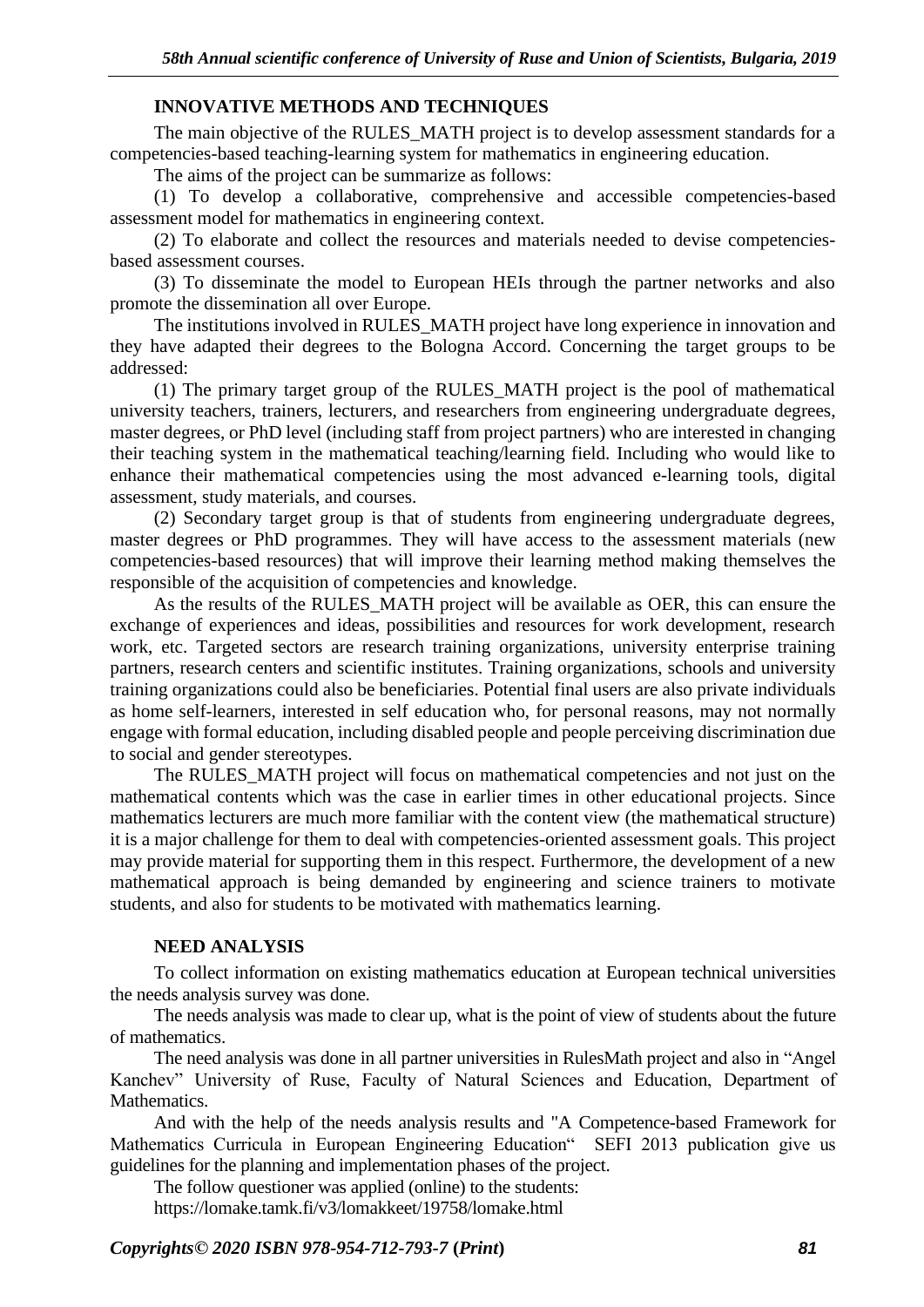| Age                                                                                                                                                                                                                                                                                                    |                                                                                                                                                            |
|--------------------------------------------------------------------------------------------------------------------------------------------------------------------------------------------------------------------------------------------------------------------------------------------------------|------------------------------------------------------------------------------------------------------------------------------------------------------------|
|                                                                                                                                                                                                                                                                                                        |                                                                                                                                                            |
| Gender                                                                                                                                                                                                                                                                                                 | Female <b>v</b>                                                                                                                                            |
| University                                                                                                                                                                                                                                                                                             | TUCEB <b>-</b>                                                                                                                                             |
| Degree programme                                                                                                                                                                                                                                                                                       |                                                                                                                                                            |
| Background studies                                                                                                                                                                                                                                                                                     | $\blacktriangledown$                                                                                                                                       |
|                                                                                                                                                                                                                                                                                                        | High school                                                                                                                                                |
| I have a smartphone                                                                                                                                                                                                                                                                                    | Yes -                                                                                                                                                      |
| I have a tablet                                                                                                                                                                                                                                                                                        | Yes $\star$                                                                                                                                                |
| I have a computer                                                                                                                                                                                                                                                                                      | Yes -                                                                                                                                                      |
|                                                                                                                                                                                                                                                                                                        | Teaching and learning methods in mathematics context                                                                                                       |
| What do you think is meant                                                                                                                                                                                                                                                                             |                                                                                                                                                            |
| by modern teaching and<br>learning methods in                                                                                                                                                                                                                                                          |                                                                                                                                                            |
| mathematics' context?                                                                                                                                                                                                                                                                                  |                                                                                                                                                            |
|                                                                                                                                                                                                                                                                                                        |                                                                                                                                                            |
|                                                                                                                                                                                                                                                                                                        | Select which teaching method you perceive as modern (select all you agree)-<br>Teaching with transparencies and overhead projector                         |
|                                                                                                                                                                                                                                                                                                        | Teaching with computer presentations using dataprojector                                                                                                   |
| Using short teaching videos/screencasts<br>Writing on whiteboard                                                                                                                                                                                                                                       |                                                                                                                                                            |
|                                                                                                                                                                                                                                                                                                        | Utilizing smartphones/tablets in learning purposes                                                                                                         |
| Utilizing symbolic calculator                                                                                                                                                                                                                                                                          | Operating in Moodle or other learning environment                                                                                                          |
| Making notes                                                                                                                                                                                                                                                                                           |                                                                                                                                                            |
| Working in groups                                                                                                                                                                                                                                                                                      | Teaching using dynamic mathematical software applets                                                                                                       |
| Use of simulations/demos<br>Use of virtual labs                                                                                                                                                                                                                                                        |                                                                                                                                                            |
| Other                                                                                                                                                                                                                                                                                                  |                                                                                                                                                            |
| If other, please specify.                                                                                                                                                                                                                                                                              |                                                                                                                                                            |
|                                                                                                                                                                                                                                                                                                        |                                                                                                                                                            |
|                                                                                                                                                                                                                                                                                                        |                                                                                                                                                            |
|                                                                                                                                                                                                                                                                                                        |                                                                                                                                                            |
|                                                                                                                                                                                                                                                                                                        |                                                                                                                                                            |
|                                                                                                                                                                                                                                                                                                        | -Which teaching methods are being/have been used in your university mathematics' courses?-                                                                 |
| Teaching with transparencies                                                                                                                                                                                                                                                                           |                                                                                                                                                            |
| Teaching with slides and overhead projector                                                                                                                                                                                                                                                            |                                                                                                                                                            |
| Using short teaching videos/screencasts                                                                                                                                                                                                                                                                |                                                                                                                                                            |
| Writing on whiteboard/blackboard                                                                                                                                                                                                                                                                       |                                                                                                                                                            |
|                                                                                                                                                                                                                                                                                                        |                                                                                                                                                            |
| Utilizing smartphones/tablets in learning purposes                                                                                                                                                                                                                                                     |                                                                                                                                                            |
| Utilizing symbolic calculator<br>Operating in Moodle or other learning environment                                                                                                                                                                                                                     |                                                                                                                                                            |
| Making notes                                                                                                                                                                                                                                                                                           |                                                                                                                                                            |
| Use of virtual labs<br>Other                                                                                                                                                                                                                                                                           |                                                                                                                                                            |
|                                                                                                                                                                                                                                                                                                        |                                                                                                                                                            |
|                                                                                                                                                                                                                                                                                                        |                                                                                                                                                            |
|                                                                                                                                                                                                                                                                                                        |                                                                                                                                                            |
|                                                                                                                                                                                                                                                                                                        |                                                                                                                                                            |
|                                                                                                                                                                                                                                                                                                        | Yes, my teacher provides short videos<br>$\blacktriangledown$                                                                                              |
|                                                                                                                                                                                                                                                                                                        |                                                                                                                                                            |
|                                                                                                                                                                                                                                                                                                        |                                                                                                                                                            |
|                                                                                                                                                                                                                                                                                                        |                                                                                                                                                            |
|                                                                                                                                                                                                                                                                                                        |                                                                                                                                                            |
|                                                                                                                                                                                                                                                                                                        |                                                                                                                                                            |
|                                                                                                                                                                                                                                                                                                        |                                                                                                                                                            |
|                                                                                                                                                                                                                                                                                                        | -Select five methods, that are the most important for you in terms of learning. Mark down numbers 1-5. (1=the most important, 5=the fifth most important). |
| Personal guidance of lecturer during classroom sessions                                                                                                                                                                                                                                                |                                                                                                                                                            |
|                                                                                                                                                                                                                                                                                                        |                                                                                                                                                            |
| Short video lectures / Screencast videos                                                                                                                                                                                                                                                               |                                                                                                                                                            |
| Teaching with whiteboard                                                                                                                                                                                                                                                                               |                                                                                                                                                            |
| Utilizing symbolic calculator                                                                                                                                                                                                                                                                          |                                                                                                                                                            |
| Making exercises during classroom sessions                                                                                                                                                                                                                                                             |                                                                                                                                                            |
| Learning theory on my own (outside classroom)                                                                                                                                                                                                                                                          |                                                                                                                                                            |
| Making exercises on my own (outside classroom)                                                                                                                                                                                                                                                         |                                                                                                                                                            |
| Checking model solutions for homework                                                                                                                                                                                                                                                                  |                                                                                                                                                            |
| If other, please specify.<br>I have utilized short<br>videos/screencasts in<br>mathematics' learning.<br>If your replied that your<br>teacher doesn't provide, but<br>you have used videos, where<br>did you find videos?<br>Teaching with overhead projector<br>Using on-line instructional resources |                                                                                                                                                            |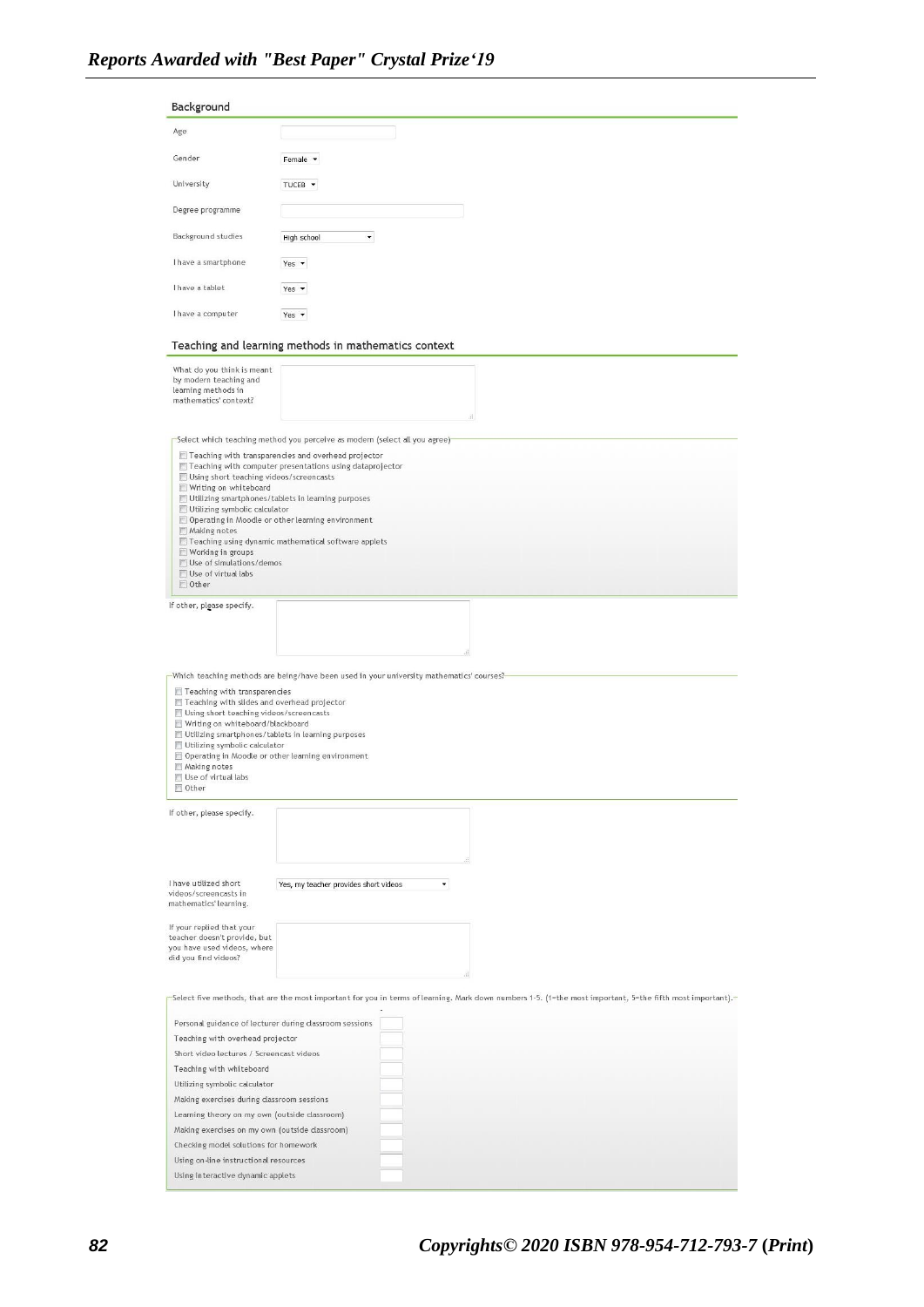|  | For the following statements, select the option that represents your opinion the most. |  |  |  |
|--|----------------------------------------------------------------------------------------|--|--|--|
|--|----------------------------------------------------------------------------------------|--|--|--|

| Using the modern<br>technology in mathematics'<br>learning purposes, increases<br>my motivation towards<br>course concerned. | Fully agree | $\overline{\phantom{0}}$ |  |  |  |
|------------------------------------------------------------------------------------------------------------------------------|-------------|--------------------------|--|--|--|
| The modern technology<br>should be utilized more in<br>university mathematics'<br>teaching and learning.                     | Fully agree | ۰                        |  |  |  |
| I hope there would be more<br>alternative learning and<br>teaching methods in<br>university mathematics'<br>studying.        | Fully agree | ۰                        |  |  |  |
| I hope that there would be<br>more online content in<br>university mathematics<br>courses.                                   | Fully agree | $\blacktriangledown$     |  |  |  |
| I hope that there would be<br>more online mathematics'<br>courses in university.                                             | Fully agree | $\blacktriangledown$     |  |  |  |
| Proceed                                                                                                                      |             |                          |  |  |  |

Looking at the answers we can see the what students expect from our project.

Which teaching methods are being/have been used in your university mathematics' courses?

- Writing on whiteboard/blackboard
- Making notes
- Teaching with transparencies
- Teaching with slides and overhead projector

Select which teaching method you perceive as modern (select all you agree)

- Operating in Moodle or other learning environment
- Utilizing smartphones/tablets in learning purposes
- Teaching using dynamic mathematical software applets
- Working in groups
- Use of simulations/demos
- Use of virtual labs
- Utilizing symbolic calculator
- Teaching with transparencies and overhead projector
- Teaching with computer presentations using dataprojector
- Using short teaching videos/screencasts

Select five methods, that are the most important for you in terms of learning.

- Making exercises during classroom sessions
- Personal guidance of lecturer during classroom sessions
- Teaching with overhead projector
- Short video lectures / Screencast videos
- Utilizing symbolic calculator
- Using on-line instructional resources
- Using interactive dynamic applets
- Learning theory on my own (outside classroom)
- Making exercises on my own (outside classroom)
- Checking model solutions for homework

The most important ways of learning was very teacher centered as the top one was "Making exercises during classroom sessions" and followed by "Personal guidance of lecturer during classroom sessions" and "Teaching with whiteboard / Using on-line instructional resources".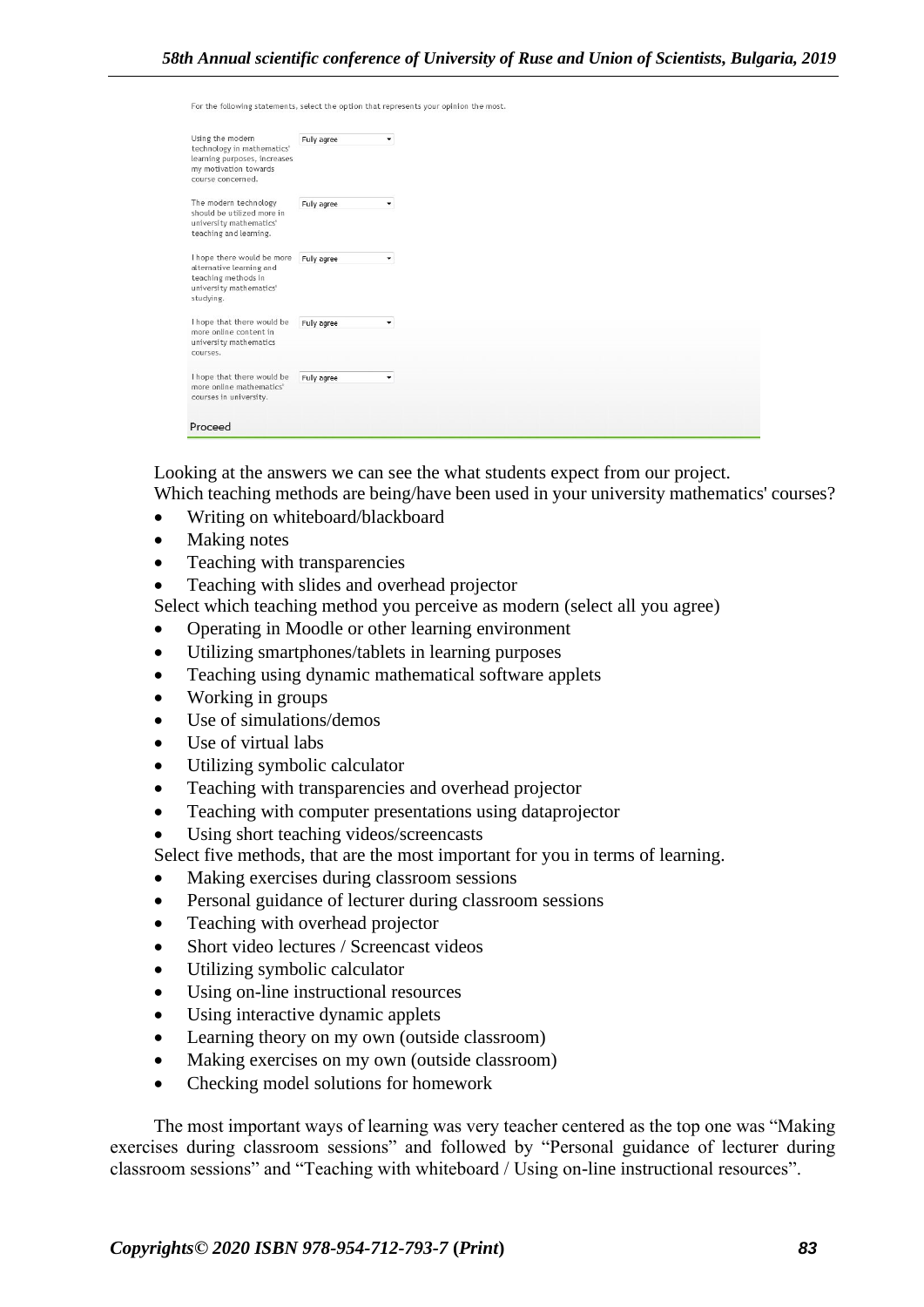It appears that in a point of view of the students modern ways of teaching math bases on utilizing technology.



They were:

- 1. Using the modern technology in mathematic's learning purposes, increases my motivation towards coures concerned
- 2. The modern technology should be utilized more in university mathematic's teaching and learning.
- 3. I hope there would be more alternative learning and teaching methods in university mathematic's studying.
- 4. I hope that there would be more online content in university mathematics courses.
- 5. I hope that would be more online mathematic's courses in university.

Most important methods in terms of learning were very teacher centered whereas working alone outside the classroom was seen not important.

This is the problem we are facing in today's teaching – the contact lessons have been decreased.

#### **RULES IN TEACHING AND LEARNING MATH BASED ON COMPETENCIES.**

Mathematical Analysis is composed of two main parts: the Differential Calculus (for functions of several variables) and Integral Calculus. This chapter, entitled "Methods of Integration" is the key that opens the wide door of the Integral Calculus, the branch of Mathematical Analysis that can be associated with the top of the tree, where most people finally find the answer about Mathematics applicability in the real world. This means that almost all of the Mathematical notions (theorems etc.) studied in high-school or further have contributed to the base on which Integral Calculus will be modeled.

It would be better if we thought about the road between two destinations which people go through by train. Integral Calculus is exactly the final destination

Naturally, we question ourselves: "Why is Integral Calculus so important for our lives?".

The answer for this question is simple, but very suggestive, given by a famous mathematician R. Penrose: "The better we understand the laws of Physics and we approach deeper in the laws of nature, the more we will be led in the world of Mathematical concepts." Actually, Integral Calculus finds a Mathematical model for almost all phenomenons in the nature and this is reason for which an engineer must be familiarized with these concepts.

Their concrete applicability will presented in the next chapter, but now, let's concentrate on the introductive part of Integral Calculus, the first and most important condition which must be accomplished that we work with Integrals.

#### *COMPETENCIES*

After completing this chapter "Methods of Integration", the competencies that students must acquire are:

The notion of mathematical competence has been presented in all the PISA mathematics frameworks from the very beginning in the late 1990s. However, the actual role of mathematical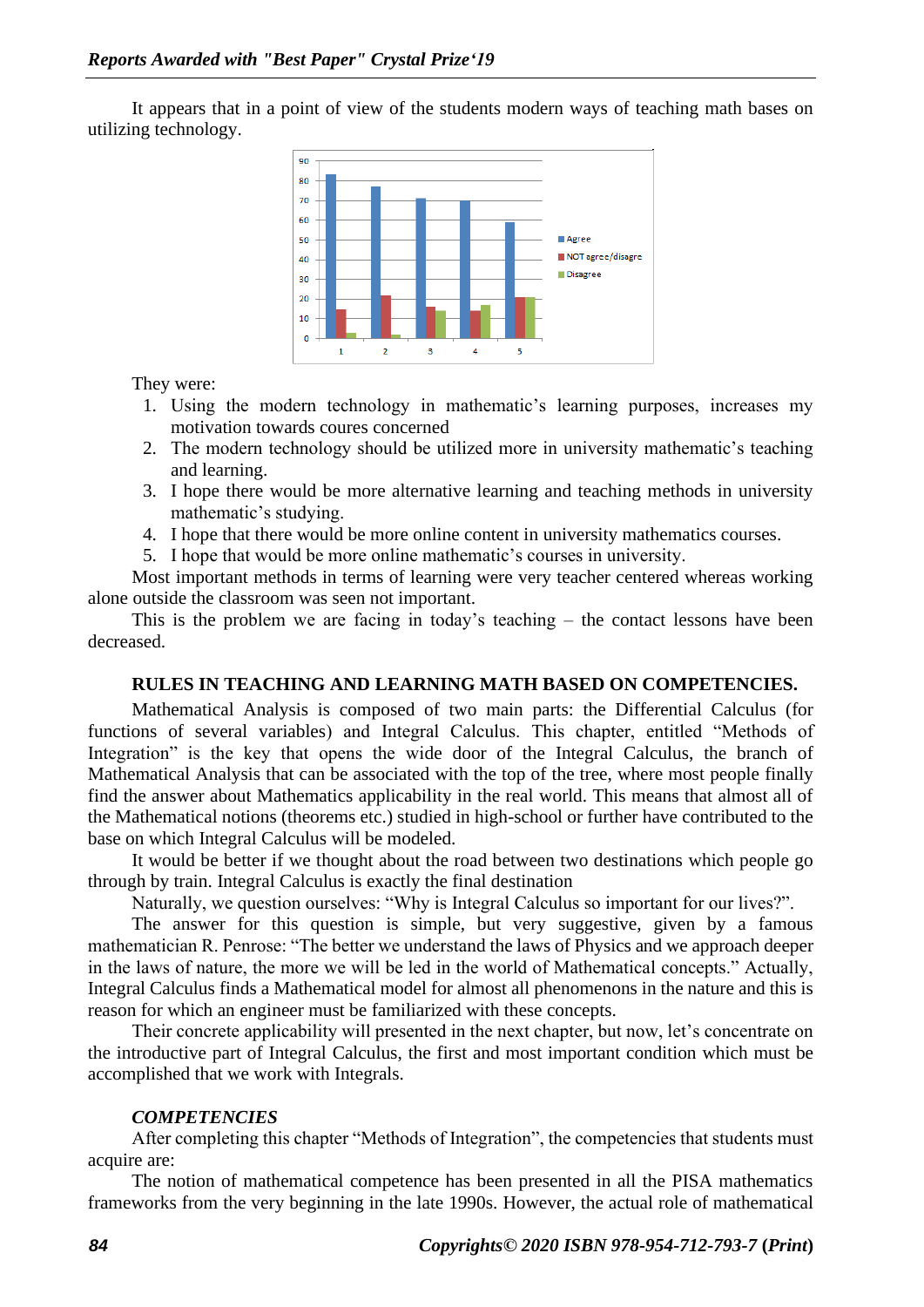competencies in the PISA outcomes has been subject to considerable evolution across the five PISA surveys completed so far; that is, until 2013.

Recently, it has been adopted as a framework for the study of the mathematical competency. Mathematical competency can be considered as the sum of various competencies. The eight competencies considered that our student must acquire are:

## C1. Thinking mathematically

This competency comprises a knowledge of the kind of questions that are dealt with in mathematics and the types of answers mathematics can and cannot provide, and the ability to pose such questions. It includes the recognition of mathematical concepts and an understanding of their scope and limitations as well as extending the scope by abstraction and generalisation of results. This also includes an understanding of the certainty mathematical considerations can provide.

## C2. Reasoning mathematically

This competency includes on the one hand the ability to understand and assess an already existing mathematical argumentation (chain of logical arguments), in particular to understand the notion of proof and to recognise the central ideas in proofs. It also includes the knowledge and ability to distinguish between different kinds of mathematical statements (definition, if-then-statement, iffstatement etc.). On the other hand it includes the construction of chains of logical arguments and hence of transforming heuristic reasoning into own proofs (reasoning logically).

## C3. Posing and solving mathematical problems

This competency comprises on the one hand the ability to identify and specify mathematical problems (be they pure or applied, open-ended or closed) and on the other hand the ability to solve mathematical problems (including knowledge of the adequate algorithms). What really constitutes a problem is not well defined and it depends on personal capabilities whether or not a question is considered as a problem. This has to be borne in mind, for example when identifying problems for a certain group of students.

# C4. Modelling mathematically

This competency also has essentially two components: the ability to analyse and work in existing models (find properties, investigate range and validity, relate to modelled reality) and the ability to 'perform actve modelling' (structure the part of reality that is of interest, set up a mathematical model and transform the questions of interest into mathematical questions, answer the questions mathematically, interpret the results in reality and investigate the validity of the model, monitor and control the whole modelling process). This competency has been investigated in more detail in Blomhoj & Jensen (2003, 2007).

### C5. Representing mathematical entities

This competency includes the ability to understand and use mathematical representations (be they symbolic, numeric, graphical and visual, verbal, material objects etc.) and to know their relations, advantages and limitations. It also includes the ability to choose and switch between representations based on this knowledge.

### C6. Handling mathematical symbols and formalism

This competency includes the ability to understand symbolic and formal mathematical language and its relation to natural language as well as the translation between both. It also includes the rules of formal mathematical systems and the ability to use and manipulate symbolic statements and expressions according to the rules.

C7. Communicating in, with, and about mathematics

This competency includes on the one hand the ability to understand mathematical statements (oral, written or other) made by others and on the other hand the ability to express oneself mathematically in different ways.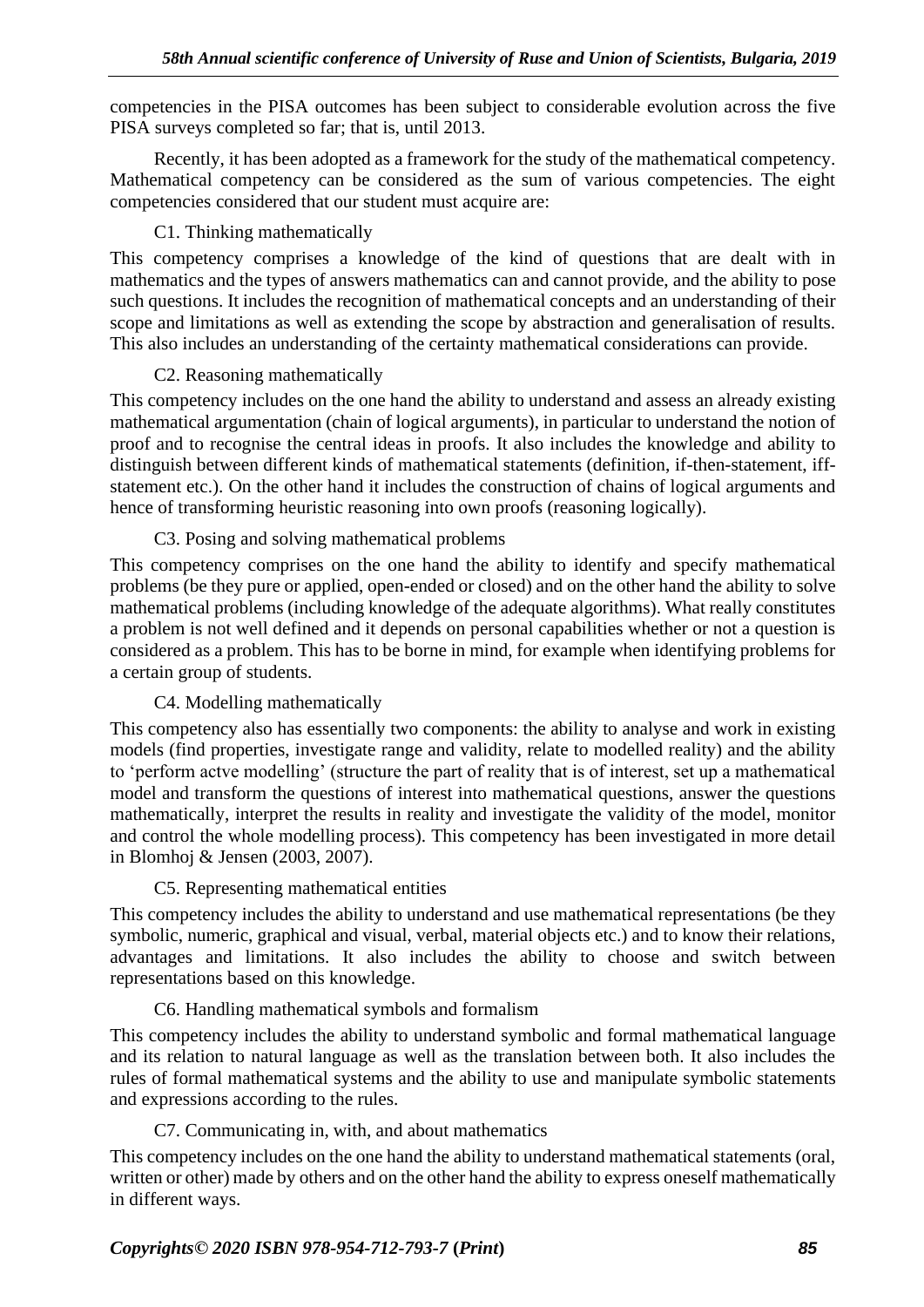C8. Making use of aids and tools

This competency includes knowledge about the aids and tools that are available as well as their potential and limitations. Additionally, it includes the ability to use them thoughtfully and efficiently.

These competencies are transversal to the different mathematical topics and can be mastered at different levels.

#### **STUDENTS VS LEARNING MATHEMATICS BASED ON COMPETENCIES**

The material was given directly to the students. All the students from are push to use the materials and to learn using the materials. In this way, we will test the materials from our MLP.

In the end of the course, we give to the students a questionnaire and in this way, they can provide feedback from the materials from our MLP.

In this way, at the question "select five methods, that are the most important for you in terms of learning. Mark down numbers 1-5. (1=the most important, 5=the fifth most important)".

- Personal guidance of lecturer during classroom sessions (Fig. 1).
- Teaching with overhead projector (Fig. 2)







• Short video lectures / Screencast videos (Fig. 3)

• Teaching with whiteboard (Fig. 4)







*86 Copyrights© 2020 ISBN 978-954-712-793-7* **(***Print***)**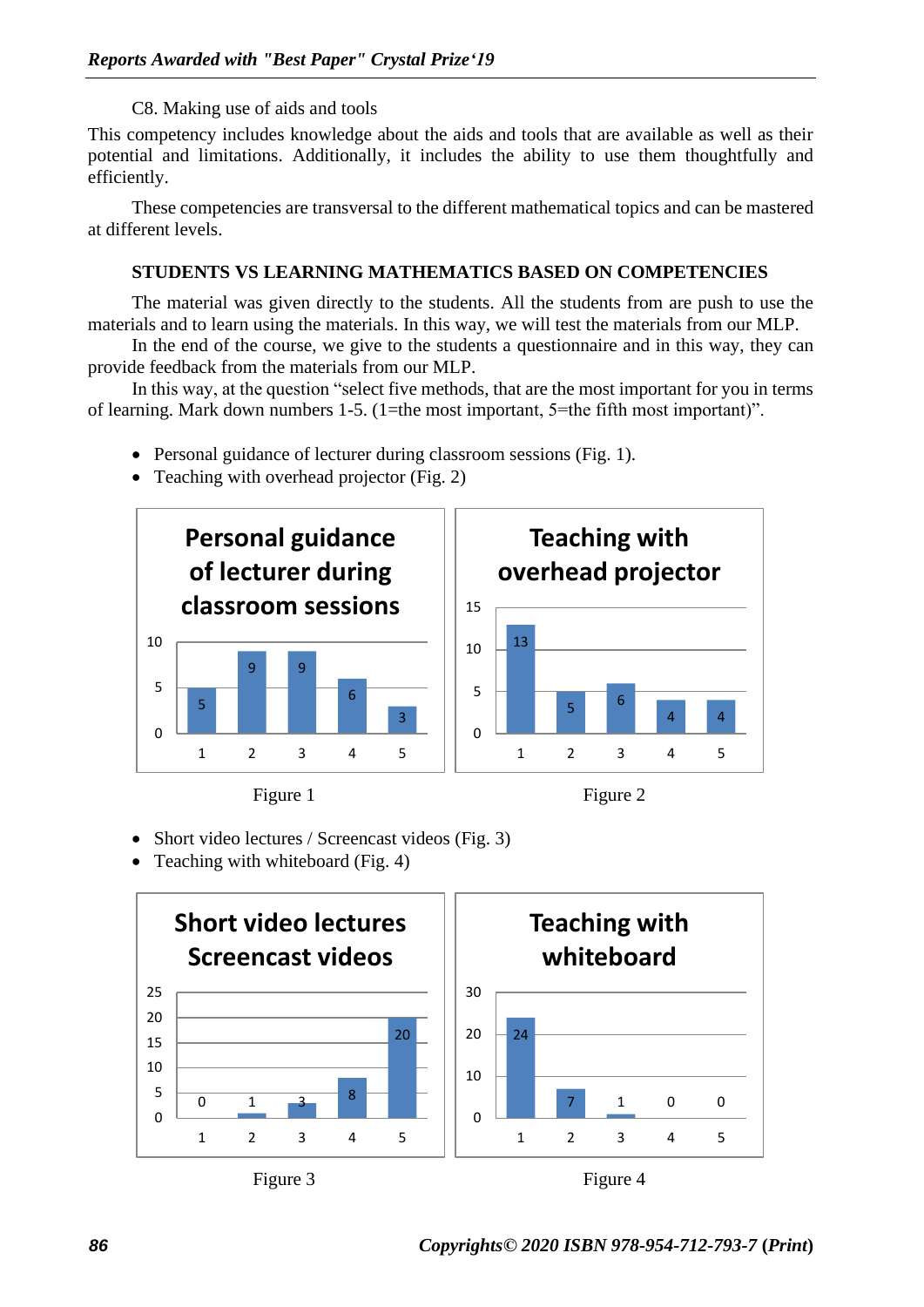- Utilizing symbolic calculator (Fig. 5)
- Making exercises during classroom sessions (Fig. 6)



- Learning theory on my own (outside classroom) (Fig. 7)
- Making exercises on my own (outside classroom) (Fig. 8)





- Checking model solutions for homework (Fig. 9)
- Using on-line instructional resources (Fig. 10)



*Copyrights© 2020 ISBN 978-954-712-793-7* **(***Print***)** *87*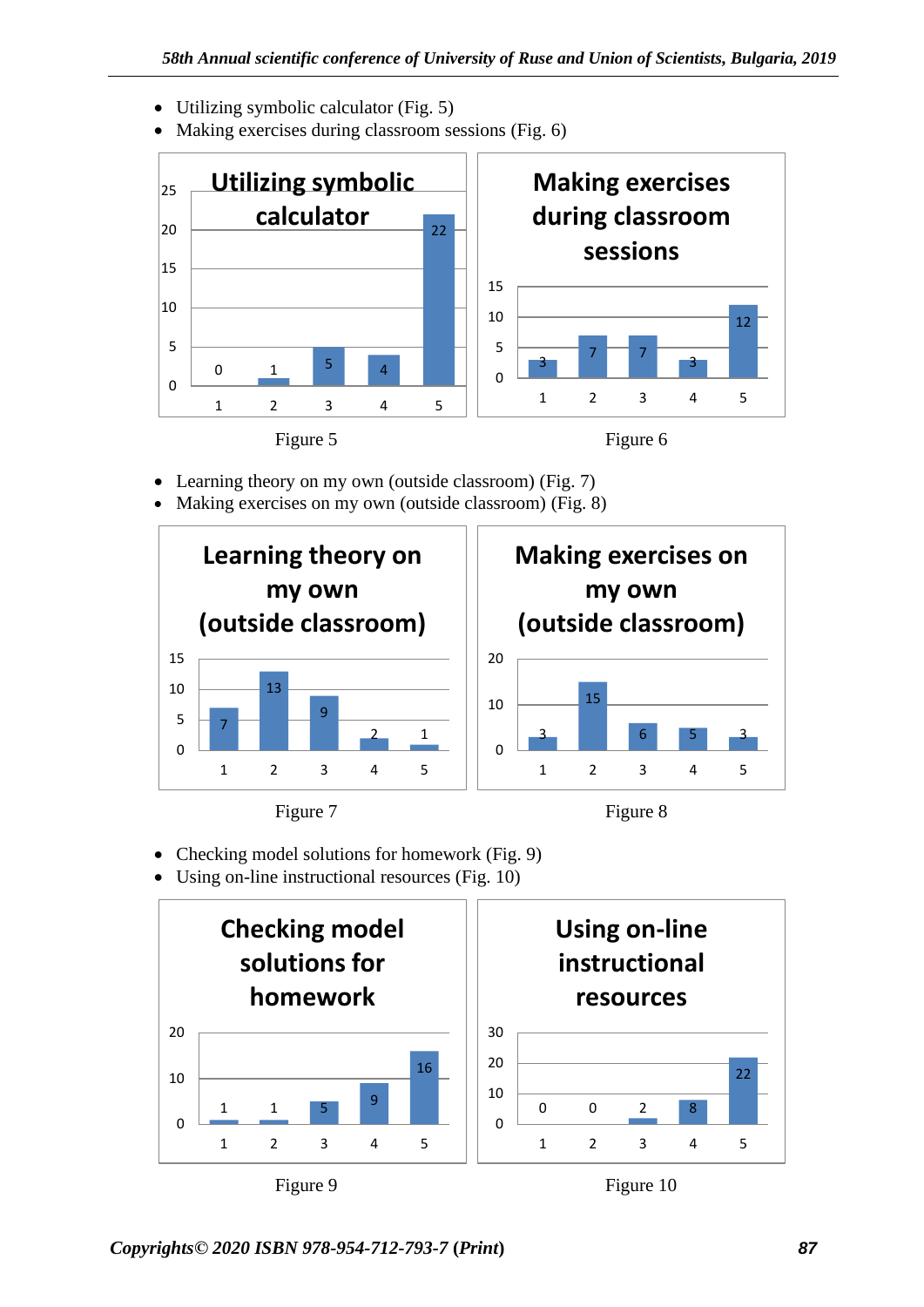- Using interactive dynamic applets (Fig. 11)
- Asking the students "For the following statements, select the option that represents your opinion the most" we obtain:
- Using the modern technology in mathematics' learning purposes, increases my motivation towards course concerned (Fig. 12).



• The modern technology should be utilized more in university mathematics' teaching and learning (Fig. 13).



Fugure 13

- I hope there would be more alternative learning and teaching methods in university mathematics' studying (Fig. 14).
- I hope that there would be more online content in university mathematics courses (Fig.15).
- I hope that there would be more online mathematics' courses in university (Fig. 16).

### **CONCLUSION**

The students from our universities think that learning and teaching math based on competences halp them to increes there interest in this subject.

We hope that our RULES MATH project will be a good start for them and alos help them a lot!